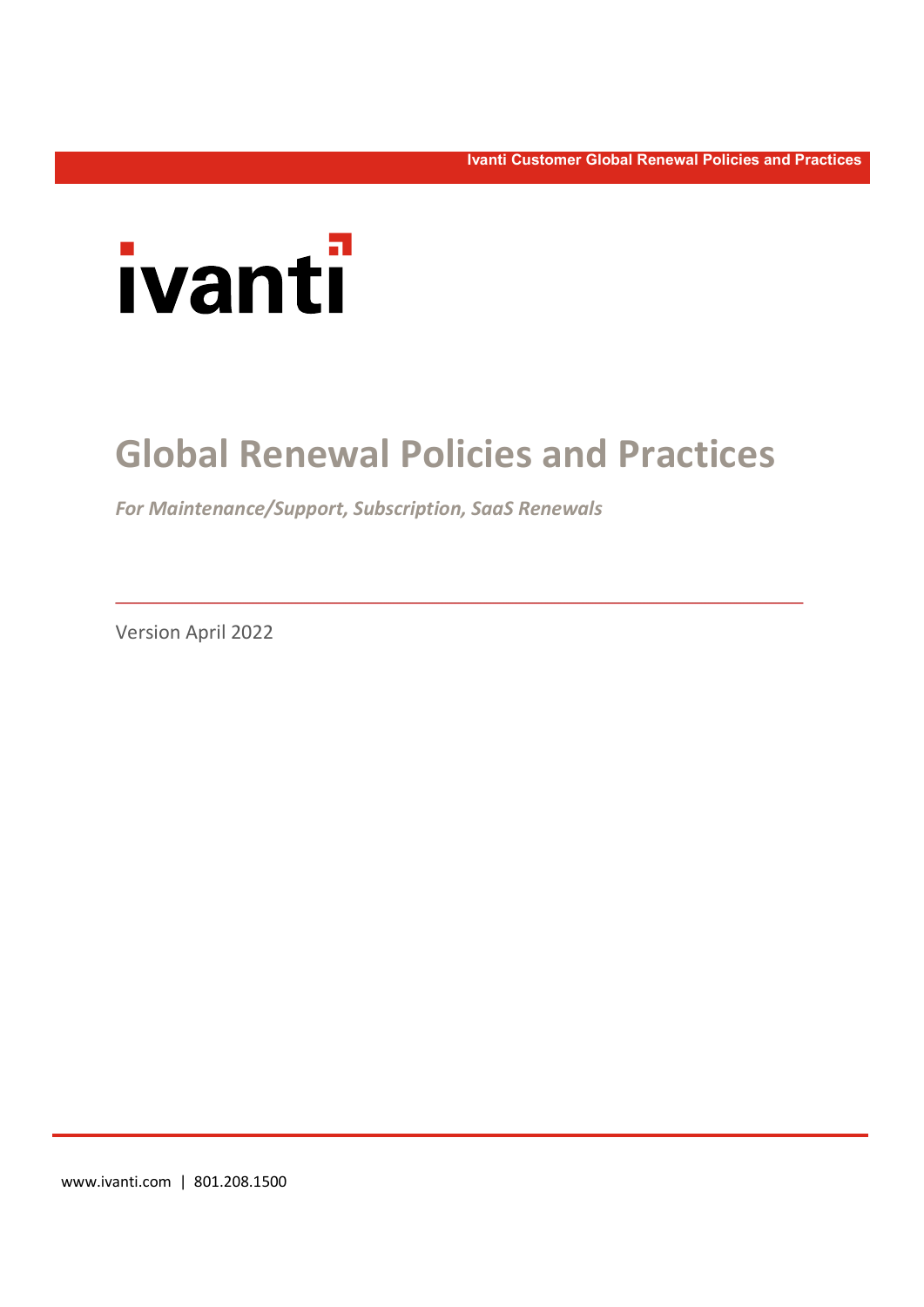## Table of Content

|                          | <b>TABLE OF CONTENT</b>                                                | $\overline{2}$          |
|--------------------------|------------------------------------------------------------------------|-------------------------|
| <b>INTRODUCTION</b>      |                                                                        | 3                       |
|                          | <b>TYPES OF LICENSING</b>                                              |                         |
|                          | MAINTENANCE/SUPPORT OFFERINGS OVERVIEW                                 |                         |
|                          | MAINTENANCE/SUPPORT, SUBSCRIPTION, SAAS RENEWAL POLICIES AND PRACTICES |                         |
| 1.                       | <b>On-Time Renewals</b>                                                | 5                       |
| 2.                       | <b>Cancellation Notice</b>                                             | 6                       |
| 3.                       | <b>Reinstatement Fee Charges</b>                                       | 6                       |
| 4.                       | <b>Annual Renewal Fee Increase</b>                                     | 6                       |
| 5.                       | <b>Renewal Term Options</b>                                            | 6                       |
| 6.                       | All or Nothing Support                                                 | $\overline{\mathbf{z}}$ |
| 7.                       | Co-Termination of End User License and Services Agreements             | $\overline{\mathbf{z}}$ |
| 8.                       | <b>Migrations/Upgrades</b>                                             | 8                       |
| 9.                       | <b>Quote Currency Changes</b>                                          | 8                       |
| <b>RENEWAL PRACTICES</b> |                                                                        | 8                       |
|                          | <b>DEFINITIONS</b>                                                     |                         |
|                          | YOU ARE IMPORTANT TO US                                                |                         |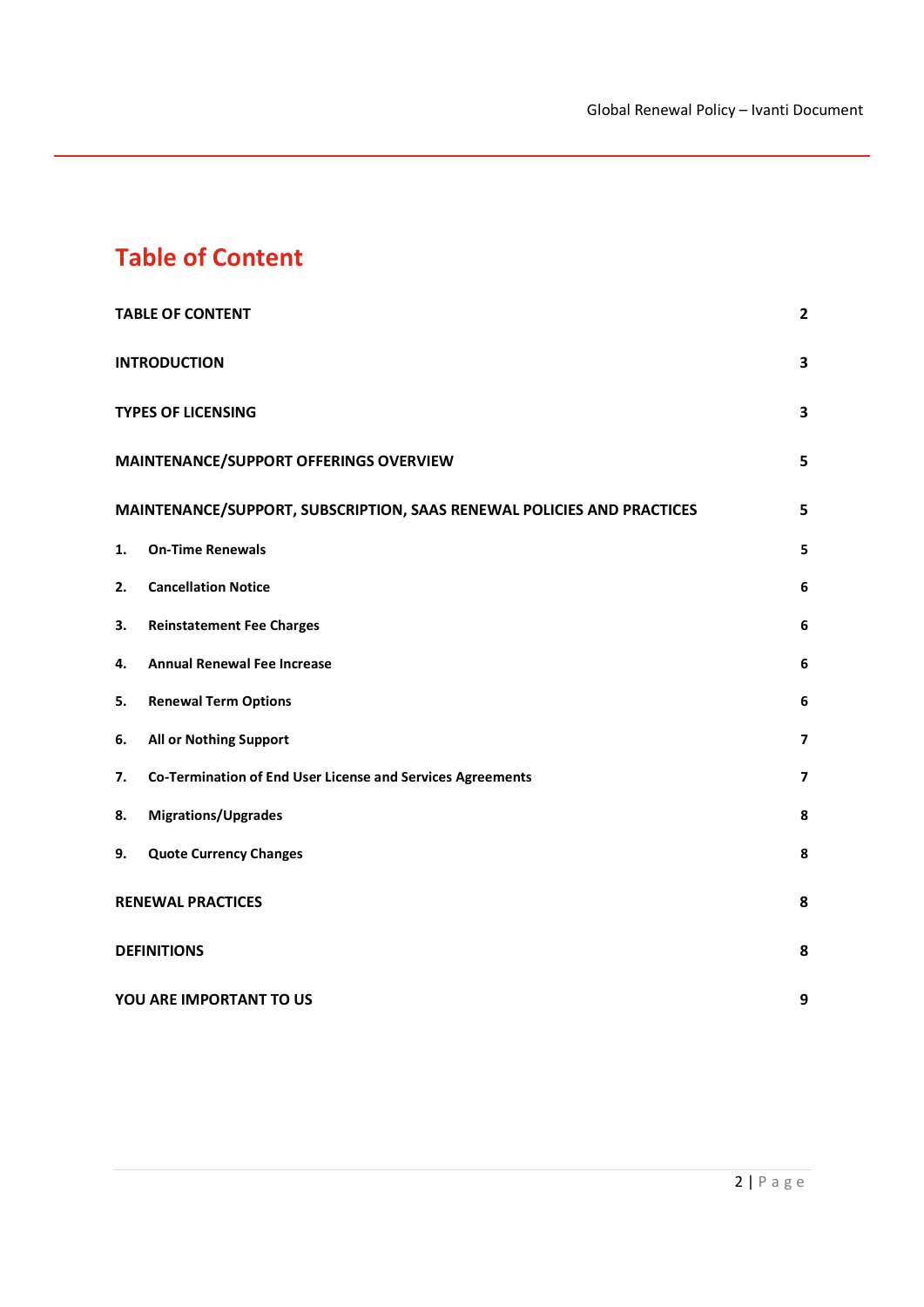#### Introduction

Our customers mean everything to us. Your needs are topmost on our priority list. We want to know if we are providing the product features and support you expect and encourage your participation in our active product communities. Product communities and the Ivanti Product Advisory Council (PAC) have had and will continue to have substantial influence on us; in particular, our product feature roadmap, integration and connectivity, and the service components of our Ivanti Support Offerings that you tell us would help you solve business challenges and make your job more productive.

We are committed to your success. Our Maintenance/Support offerings are designed to help protect and maximize your investment in Ivanti solutions.

This document will guide you through the processes and procedures involved with successfully renewing Maintenance/Support and selecting the Support Offering that is best for your Ivanti on-premise, subscription or SaaS software licenses.

Ivanti may amend this document at any time and shall update it periodically to reflect changes in business practices and policies as we strive to continually add value to the Maintenance/Support offerings we make available to our customers.

## Types of Licensing

Ivanti sells its software as perpetual, subscription or SaaS (Software as a Service) license models. Each model varies slightly in terms of the license grant and your usage rights if your annual Maintenance/Support renewal agreement expires. The key differences are explained here:

Perpetual: Many Ivanti software products are licensed on a perpetual basis, in accordance with the license grant set forth in the corresponding license agreement. Maintenance/Support for perpetual licensed software is sold on a fixed term basis; typically, in twelve (12) month increments, renewable on or before the anniversary thereafter.

By renewing Maintenance/Support with Ivanti, you are entitled to receive software updates and upgrades, including patches, fixes, security updates and depending on the product, rights to migrate to a new Ivanti product without additional software license fees on a like-for-like basis (see section 7). Another key feature of all Maintenance/Support is 'issue resolution' with the assistance of our highly trained support engineers through our online portal or via telephone.

Some Ivanti products include content feeds, which are essential to your solution. Examples are Ivanti's Patch Management solutions whereby our software determines vulnerabilities the systems you are patching may have. Ivanti is constantly releasing new content to include new security updates, support for new product families, and more. Without this updated content the value of these solutions would be limited. For this purpose, the cost of providing the content is included in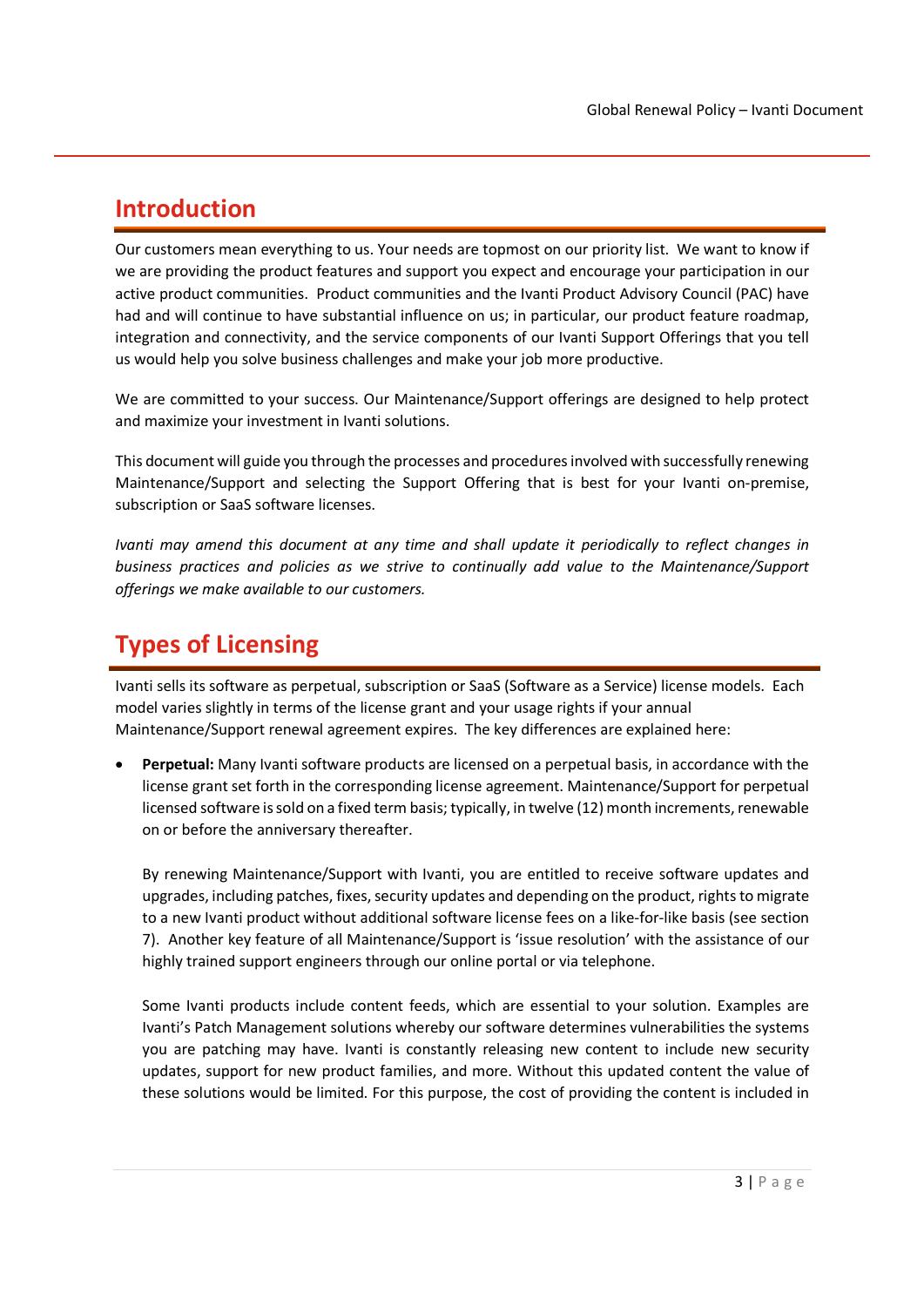the Maintenance/Support or Subscription renewal. Continuing to renew maintenance ensures you are receiving these content updates.

If you elect not to renew Maintenance/Support, or do not renew prior to the expiration of an existing Maintenance/Support agreement, at that point, you are no longer entitled to any additional support including future upgrades, migrations or to create support cases via the Self-Service Portal or via telephone. You are permitted to continue using the software.

 Subscription: Subscription licenses, also known as 'term licenses', for Ivanti software products are typically purchased for a one, two- or three-year period. During an active subscription term, you are entitled to receive software updates and upgrades, including patches, fixes, security updates and depending on the product, rights to migrate to a new Ivanti product without additional software license fees on a like-for-like basis. Another key feature of Maintenance/Support is 'issue resolution' with the assistance of our highly trained support engineers through our online portal or via telephone.

However, if you elect not to renew your subscription licenses prior to the expiration of the thencurrent subscription term, you are no longer permitted to use the software in any capacity and access to your licenses shall cease. Upon any such expiration or termination of the subscription licenses, you also agree to immediately remove and destroy all copies of the subscription license software products, including all back-up copies. In addition, you are no longer entitled to any of the Support Offerings including future upgrades, migrations or create support cases via the Self-Service Portal or via telephone. Therefore, it is important to renew your subscription prior to its expiration to ensure uninterrupted access to both the Licensed Software and Maintenance/Support.

• SaaS: SaaS licenses are most often purchased for an initial three- or five-year period initially and frequently a multi-year period at the time of renewal, although a one-year renewal is an option. During an active SaaS Subscription Term, Ivanti will update the SaaS environment on a regular basis, and in doing so, will provide the latest features and fixes to your users as part of the service. Support is included in your SaaS Subscription.

However, if you elect not to renew your SaaS licenses prior to the expiration of the then-current SaaS subscription term, you are no longer permitted to use the software in any capacity and your access to your licenses shall cease upon expiration or termination. In addition, you are no longer entitled to any of the Support Offerings including future upgrades, migrations or create support cases via the Self-Service Portal or via telephone. Therefore, it is important to renew your SaaS subscription prior to its expiration to ensure uninterrupted access to both the licensed software and Maintenance/Support.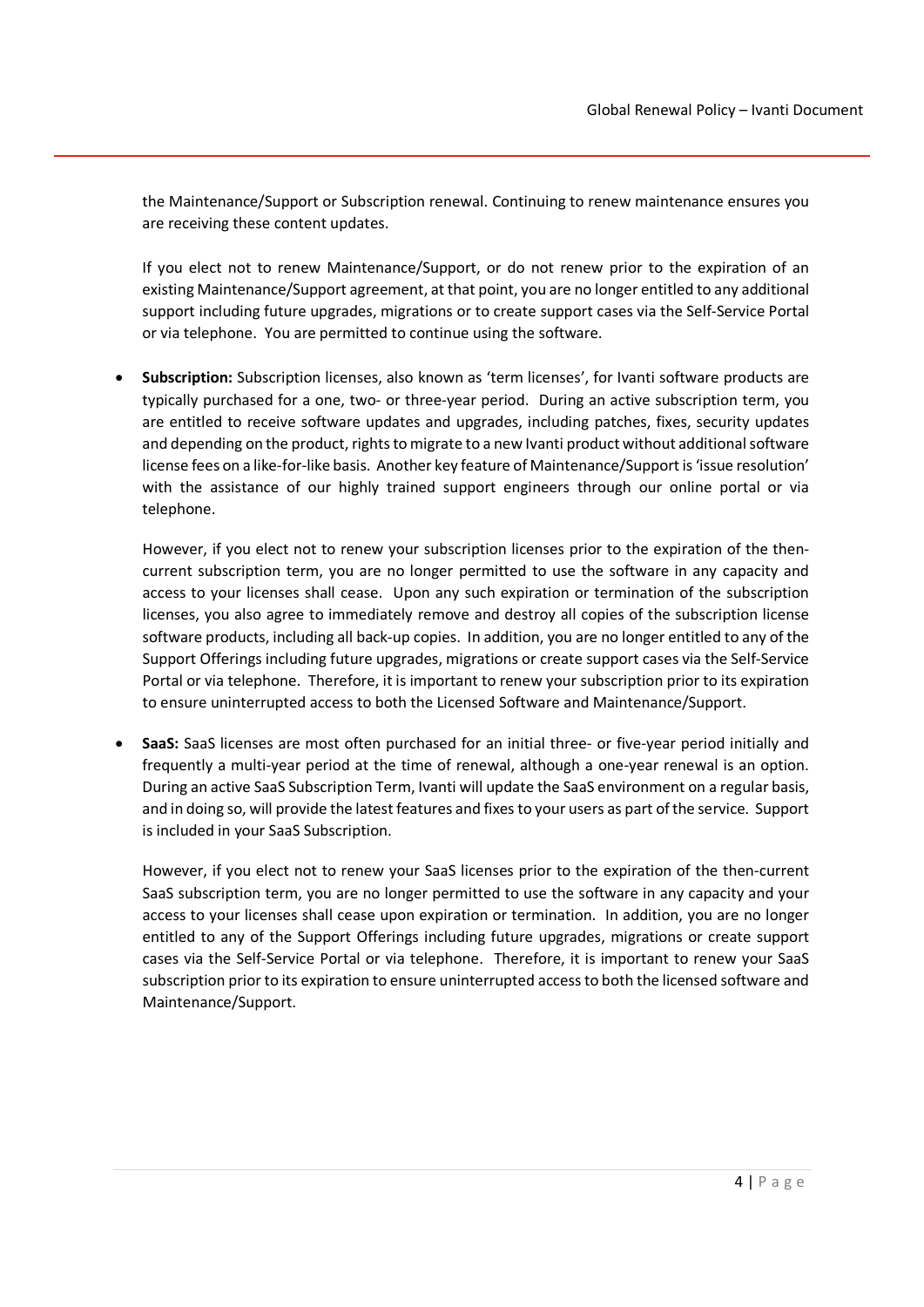## Maintenance/Support Offerings Overview

Ivanti has multiple Maintenance/Support options from which to select. Just prior to your renewal is a good time to re-evaluate your support requirements and determine if the same or a different plan would be best for you in the upcoming year, depending on your planned and upcoming projects such as rollout of the Ivanti solutions to additional locations/users or upgrades to the latest software products.

For details and more information on Maintenance/Support options from Ivanti, go to https://www.ivanti.com/support/support-programs.

## Maintenance/Support, Subscription, SaaS Renewal Policies and Practices

Ivanti's Maintenance/Support business has been designed to provide a world-class set of Support Offerings to assist you in leveraging your investment in Ivanti solutions. We adhere to a set of renewal practices in order to provide these services to you in a consistent and quality manner, no matter where your business is located.

#### 1. On-Time Renewals

Customers must provide ninety (90) days' written notice of cancellation prior to the end of term of outlined in their quote or as otherwise specified in the EULSA.

As agreed in your End User License and Services Agreement (EULSA) and supplemental support terms, fees for Maintenance/Support, Subscription and SaaS licenses shall be paid in advance of the upcoming renewal term. As a convenience to you, Ivanti offers flexibility in the method of renewal and payment. To ensure continuity of support for you and your users and timely payment and collection of fees due in advance, please choose the approach that works best for you:

Renewal Option 1 - DocuSign: Many of Ivanti's customers prefer the ease of use of DocuSign to renew your Maintenance/Support term. To learn more about DocuSign: FAQ for DocuSign

Renewal Option 2 - Purchase Order: A purchase order represents a promise to pay. To ensure timely payment, the purchase order is due to Ivanti 30 days in advance of the Maintenance/Support, Subscription or SaaS contract End Date.

Payment Options: Credit card (US only – fees may apply), wire transfer, ACH or check.

Although payment is due by the Maintenance/Support, Subscription or SaaS contract End Date, Ivanti only applies late fees to renewals where payment is not received by the Maintenance/Support, Subscription or SaaS End Date.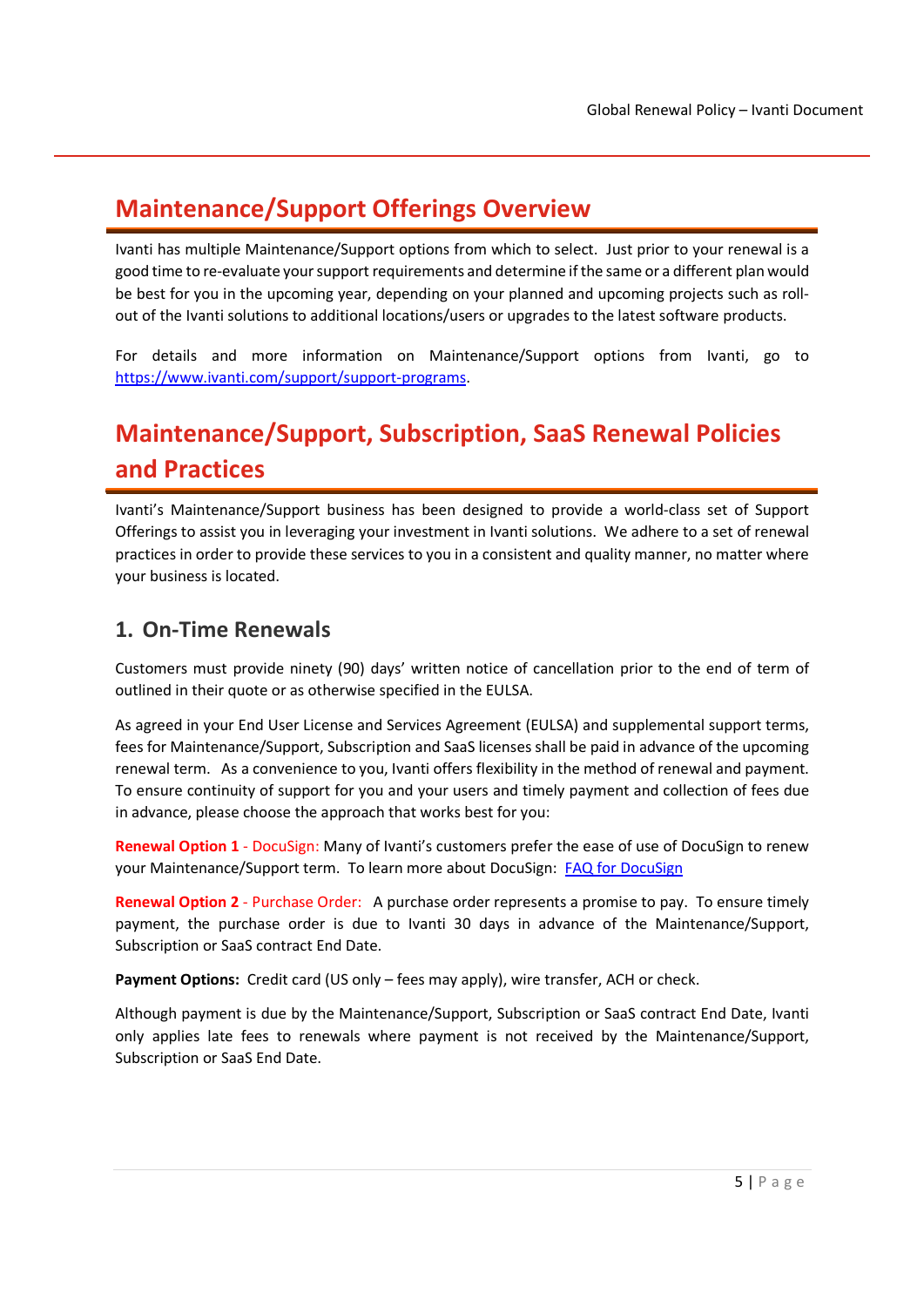#### 2. Cancellation Notice

Customers must provide ninety (90) days' written notice of cancellation prior to the end of term of outlined in their quote or as otherwise specified in the EULSA.

#### 3. Reinstatement Fee Charges

In the unlikely event that your Maintenance/Support or Subscription or SaaS term lapses for any period due to non-renewal or failure to pay applicable fees when due, you will lose your rights to continue using the software (Subscription and SaaS license models), and you will lose all related entitlement to Maintenance/Support (Perpetual, Subscription and SaaS license models).

The rights to continue using the Subscription and SaaS software, and Maintenance/Support may be reinstated, but only upon payment of applicable reinstatement fees and other requirements as described below.

For perpetual based licenses, you may continue to use the software continuously covered under Maintenance/Support according to the policy outlined below in Section 5 – 'All or Nothing Support'.

Maintenance/Support, Subscription, SaaS: You will be required to pay for the lapsed period (also known as Back Maintenance) of Maintenance/Support, Subscription or SaaS plus a reinstatement fee equal to 10% of the total Maintenance/Support, Subscription or SaaS fee. The Start Date will remain the same, which is the day following the End Date of the prior Maintenance/Support, Subscription or SaaS term.

- o Example: your annual renewal fee is \$5,000
- o Reinstatement fee is 10% of the annual fee: \$5,000 x 10% = \$500
- o Total Due to complete the renewal: \$5500 (\$5,000 + \$500)

Should the lapsed period extend beyond 3 months, the Start Date will reset to the current date, the annual Maintenance/Support, Subscription or SaaS fee for the coming 12 months will be due, and Back Maintenance and Reinstatement Fee will also be charged.

#### 4. Annual Renewal Fee Increase

Ivanti's renewals pricing practice is to increase all renewals by 5% on an annual basis as outlined in the support terms online at www.ivanti.com/company/legal/support-terms. You should budget for this uplift each year, which will automatically be applied to your renewal quote.

#### 5. Renewal Term Options

Renewals for Ivanti Maintenance/Support, Subscription and SaaS are generally sold in increments of 12 months. You may purchase a renewal in one-year increments or multi-year increments for your Ivanti software products. The duration of a multi-year renewal term will depend on the applicable software product, with up to three years generally available for most of Ivanti's software products.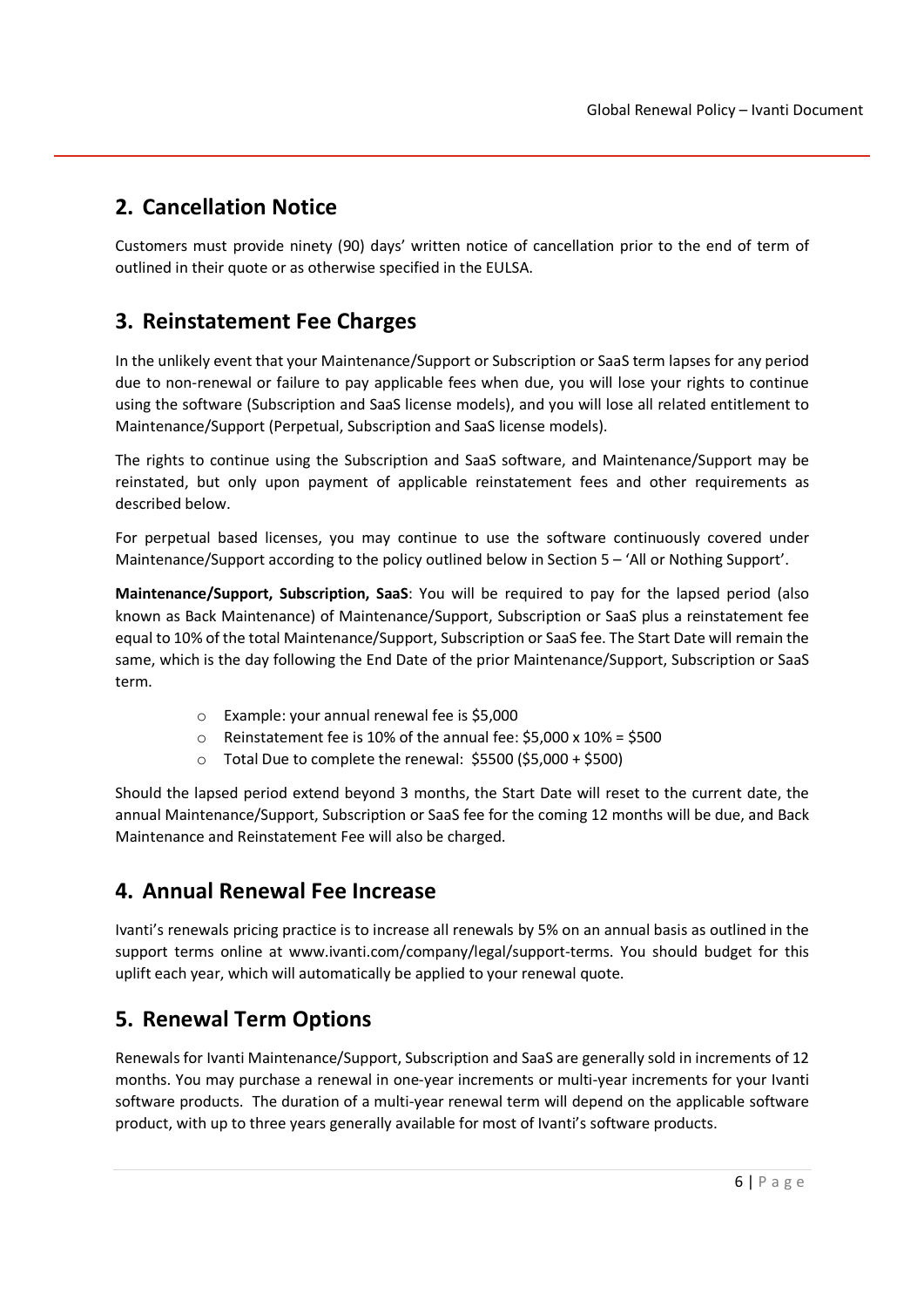Note: Availability of Maintenance/Support is subject to the Ivanti End of Life Policy.

Option 1: Pre-paid multi-year renewal: Multi-year renewals, such as a two- or three-year term, where the total fee is paid up front, may reduce or eliminate the annual renewal fee increase during the years of the multi-year renewal term.

Option 2: Multi-year renewal paid on or before the start of each twelve-month period: Multi-year renewals where the fee is paid annually will be considered for a reduction in the standard annual renewal fee increase. The reduction will vary depending on the number of committed renewal years. You are required to provide a PO covering the entire term of the multi-year commitment, but you will be invoiced on an annual basis.

All multi-year commitments are non-cancellable and non-refundable.

#### 6. All or Nothing Support

Maintenance and Support, Subscription, SaaS must be renewed for the total number of licenses of the applicable Ivanti software product(s) owned. Ivanti does not allow the partial renewal of Maintenance/Support, Subscription or SaaS for any Ivanti software product(s).

#### Reduction of License Use Exception Policy

- Ivanti reserves the right to and will on an exception basis accept a business agreement for a partial reduction of licenses under Maintenance/Support.
- The business agreement will state that your organization may not utilize the licenses that are not currently under Maintenance/Support. In addition, this business agreement will provide Ivanti with rights to audit of license usage to ensure compliance with this business agreement.
- If it is found that your organization is using licenses that are not covered by the current Maintenance/Support, you are required to pay the Back Maintenance Fee for the period of lapsed support of such licenses plus a reinstatement fee.
- If the quantity of software product(s) is being reduced on a renewal, then Ivanti will increase the base unit price for Maintenance/Support for all remaining licenses since the original discount is no longer applicable.

If you desire to utilize the dropped licenses at a future date, you will be required to pay applicable Back Maintenance Fees plus Reinstatement Fees, and to purchase Maintenance/Support, Subscription or SaaS for at least one additional year from the date of re-activation for those licenses.

#### 7. Co-Termination of End User License and Services Agreements

If you have purchased Ivanti software products with Maintenance/Support or purchased SaaS and Subscription licenses at different times resulting in multiple EULSA's or quotes with different end dates, it may be possible to align terms to a single renewal date for ease of future renewals. This process is referred to as "co-termination." Your Ivanti Renewal Account Manager will co-term your renewals at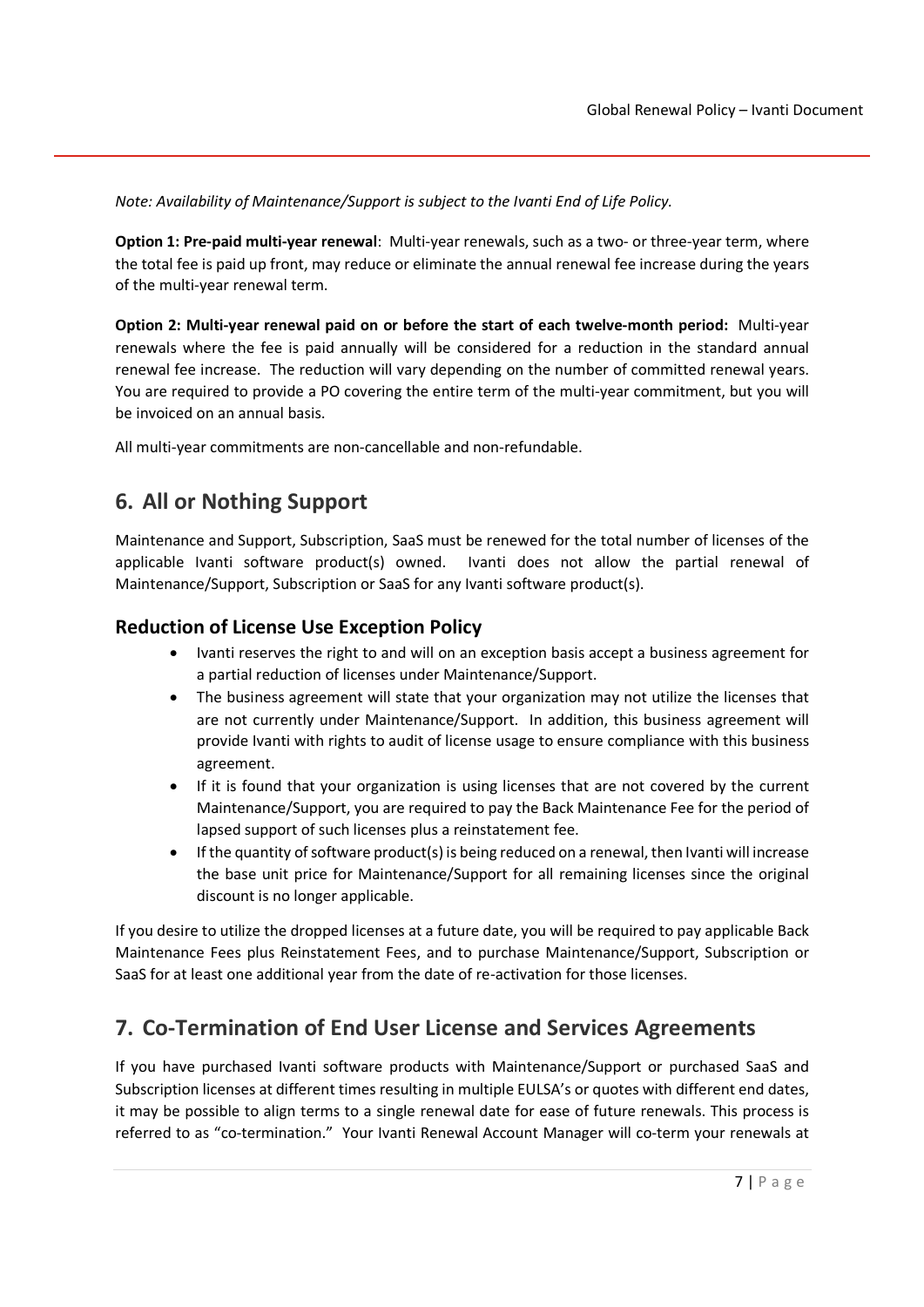the first renewal of the calendar year unless instructed otherwise. Please contact your Renewal Account Manager for more information.

#### 8. Migrations/Upgrades

One of the important entitlements that is inherent in your Maintenance/Support, Subscription, SaaS is the right to new versions of the Ivanti software product you have licensed. If Ivanti has two different products with similar functionality and purpose, Ivanti may permit you to migrate to the other product; like-for-like without paying a license fee.

#### 9. Quote Currency Changes

Ivanti does not permit changing of currency due to Foreign Exchange Rate (FX) preference. Changes for other business reasons must reviewed and approved by the Global VP of Ivanti Renewals.

### Renewal Practices

We want you to have an uninterrupted experience with your Ivanti Software products, so your organization and users always have the benefits of Ivanti Maintenance/Support, Subscription, SaaS. There are a few easy steps that you should follow for a simple, on time renewal (listed below).

- 1. Around 90-120 days prior to the End Date of your current Maintenance/Support, Subscription or SaaS term, you will receive a quote which includes:
	- a. Maintenance/Support for the Ivanti licensed software products or Subscription and SaaS for Ivanti licenses software product(s) currently expiring.
	- b. Co-termination for all applicable renewals.
	- c. Term Start and End dates for the current term; and
	- d. The renewal pricing including the annual increase.
- 2. The renewal quote will provide pricing for at least a 12-month Maintenance/Support, Subscription or SaaS Subscription period. If you prefer multi-year renewal, please contact your Renewal Account Manager.
- 3. Timely response when you receive a new quote for the upcoming renewal activity
- 4. Provide a credit card, ACH wire transfer, or PO prior to the current period's expiration.
- 5. Ensure payment is made on or before the End Date of the current term.

#### **Definitions**

Maintenance/Support: Product software upgrades, updates, minor enhancements, corrections, fixes and patches, and technical support provided per your Ivanti Software license(s) according to the Ivanti End User License and Services Agreement. More detailed support terms may be found at www.ivanti.com/company/legal/support-terms.